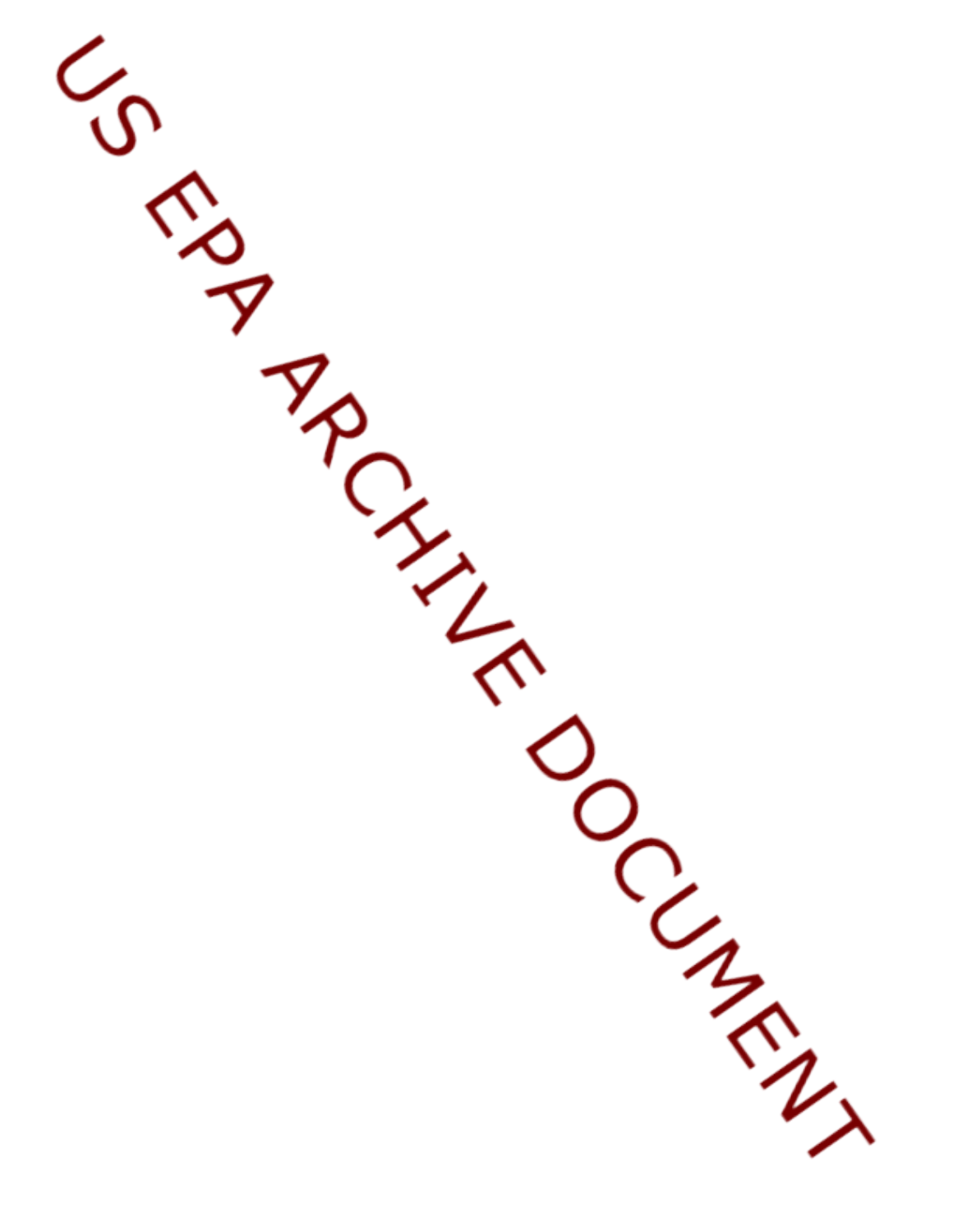# **Consumer Factsheet on: 1,1,2-TRICHLOROETHANE**

# [List of Contaminants](http://www.epa.gov/safewater/hfacts.html)

 As part of the Drinking Water and Health pages, this fact sheet is part of a larger publication: **National Primary Drinking Water Regulations** 

 States Environmental Protection Agency (EPA). This is a factsheet about a chemical that may be found in some public or private drinking water supplies. It may cause health problems if found in amounts greater than the health standard set by the United

## **What is 1,1,2-TCE and how is it used?**

1,1,2-Trichloroethane (1,1,2-TCE) is an organic liquid with a chloroform-like odor. It is only used to make vinylidene chloride which is in turn used to make synthetic fibers and plastic wraps such as the saran wrap.

 The list of trade names given below may help you find out whether you are using this chemical at home or work.

## **Trade Names and Synonyms:**

Beta trichloroethane Beta-T Vinyl trichloride

# **Why is 1,1,2-TCE being Regulated?**

 based solely on possible health risks and exposure, are called Maximum Contaminant Level Goals. In 1974, Congress passed the Safe Drinking Water Act. This law requires EPA to determine safe levels of chemicals in drinking water which do or may cause health problems. These non-enforceable levels,

 The MCLG for 1,1,2-TCE has been set at 3 parts per billion (ppb) because EPA believes this level of protection would not cause any of the potential health problems described below.

 Based on this MCLG, EPA has set an enforceable standard called a Maximum Contaminant Level (MCL). MCLs are set as close to the MCLGs as possible, considering the ability of public water systems to detect and remove contaminants using suitable treatment technologies.

 The MCL has been set at 5 ppb because EPA believes, given present technology and resources, this is occur in drinking water. the lowest level to which water systems can reasonably be required to remove this contaminant should it

These drinking water standards and the regulations for ensuring these standards are met, are called National Primary Drinking Water Regulations. All public water supplies must abide by these regulations.

#### **What are the Health Effects?**

Short-term: EPA has found 1,1,2-TCE to potentially cause the following health effects when people are exposed to it at levels above the MCL for relatively short periods of time: irritation of gastrointestinal tract; red or hemorrhaged lungs; pale liver.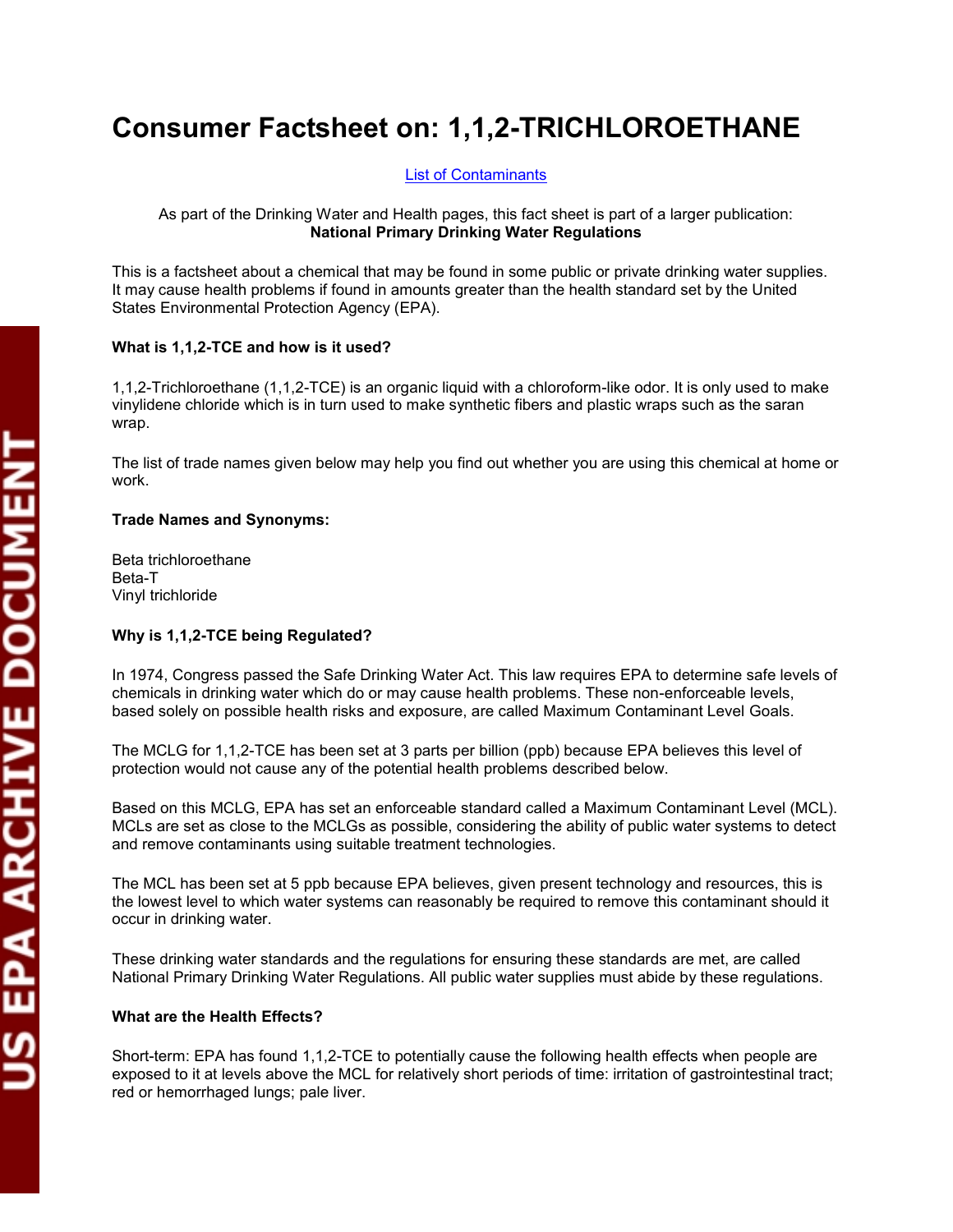Long-term: 1,1,2-TCE has the potential to cause the following effects from a lifetime exposure at levels above the MCL: damage to liver and kidneys; cancer.

## **How much 1,1,2-TCE is produced and released to the environment?**

An estimated 124 million lbs. of 1,1,2-TCE was produced in the US during 1974, based on the manufacture of vinylidene chloride. It evaporates during its use in the manufacture of vinylidene chloride and as a solvent. It is also released in wastewater from these uses, and in leachates and volatile emissions from landfills. The EPA estimates the gross annual discharge of 1,1,2-TCE waste in the US to be 4 million lbs.

From 1987 to 1993, according to EPA's Toxic Chemical Release Inventory, 1,1,2-TCE releases to land and water totalled over 30,000 lbs., of which about 98 percent was to water. These releases were primarily from alkali and chlorine industries. The largest releases occurred in Louisiana and Texas.

## **What happens to 1,1,2-TCE when it is released to the environment?**

 and partially leach into the groundwater. Its break down by microbes, if it occurs, is very slow. 1,1,2-TCE When released into water, 1,1,2-TCE should primarily evaporate. In soils, it should partially evaporate shows little tendency to accumulate in aquatic life.

## **How will 1,1,2-TCE be Detected in and Removed from My Drinking Water?**

contaminant The regulation for 1,1,2-TCE became effective in 1994. Between 1993 and 1995, EPA required your water supplier to collect water samples every 3 months for one year and analyze them to find out if 1,1,2-TCE is present above 0.5 ppb. If it is present above this level, the system must continue to monitor this

 methods have been approved by EPA for removing 1,1,2-TCE: Granular activated charcoal in combination with Packed Tower Aeration. If contaminant levels are found to be consistently above the MCL, your water supplier must take steps to reduce the amount of 1,1,2-TCE so that it is consistently below that level. The following treatment

# **How will I know if 1,1,2-TCE is in my drinking water?**

 be required to prevent serious risks to public health. If the levels of 1,1,2-TCE exceed the MCL, 5 ppb, the system must notify the public via newspapers, radio, TV and other means. Additional actions, such as providing alternative drinking water supplies, may

#### **Drinking Water Standards:**

Mclg: 3 ppb

Mcl: 5 ppb

#### **1,1,2-TCE Releases to Water and Land, 1987 to 1993 (in pounds):**

| <b>TOTALS (in pounds)</b><br>Top Five States* | Water<br>30,326 | Land<br>756 |
|-----------------------------------------------|-----------------|-------------|
| LA                                            | 14,481332       |             |
| TX                                            | 9.699           | 294         |
| <b>NY</b>                                     | 4.570           | 130         |
| <b>MD</b>                                     | 750             | 0           |